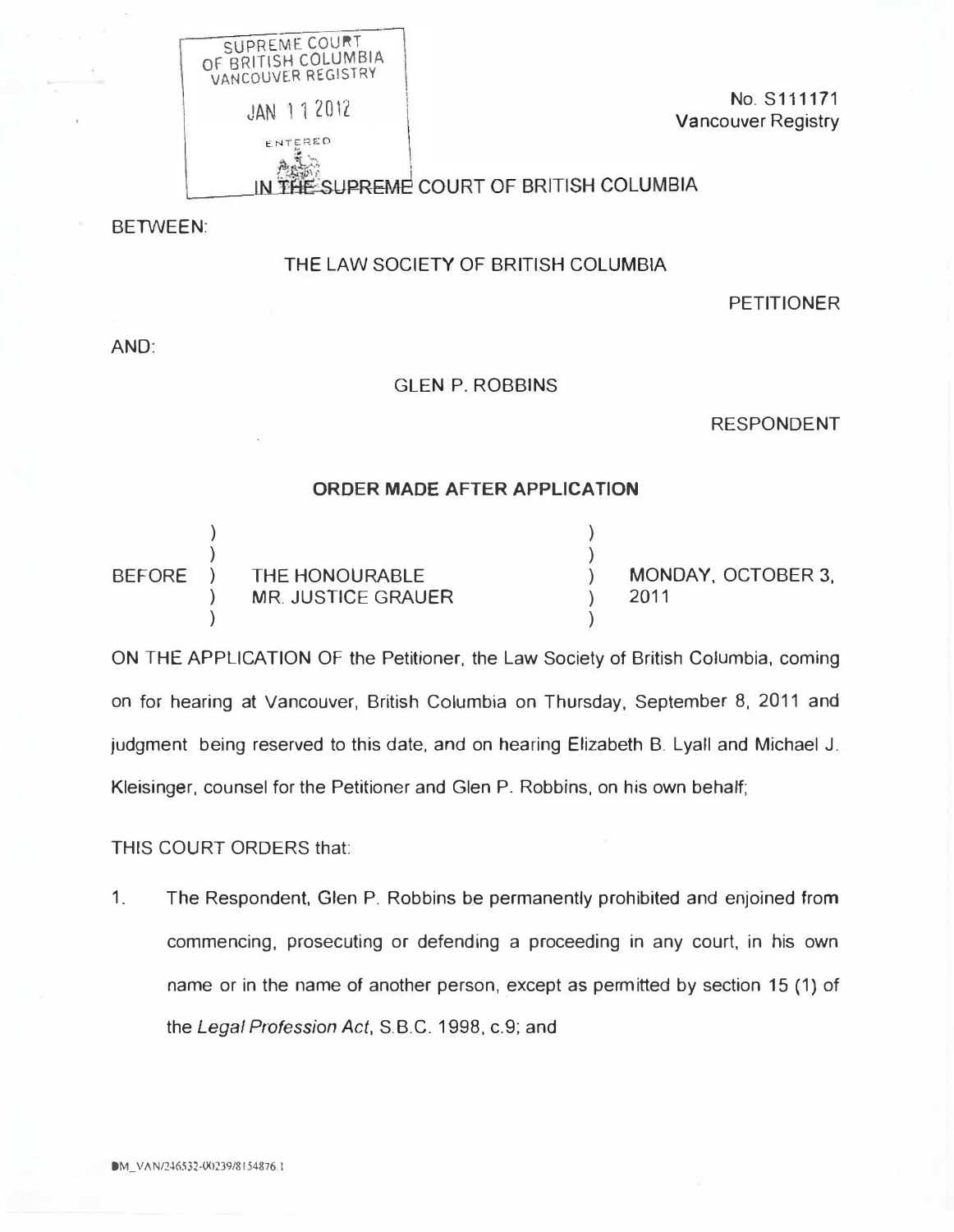2. The Respondent, Glen P. Robbins, pay costs to the Petitioner, in the amount

of \$6,122.60.

THE FOLLOWING PARTIES APPROVE THE FORM OF THIS ORDER AND CONSENT TO EACH OF THE ORDERS, IF ANY, THAT ARE INDICATED ABOVE AS BEING BY CONSENT:

.. -

Signature of Michael Kleisinger □ Party **2 Lawyer for the Petitioner**, The Law Society of British Columbia

BY THE COURT Settled in these terms on January 11, 2012: **REGISTRAR**